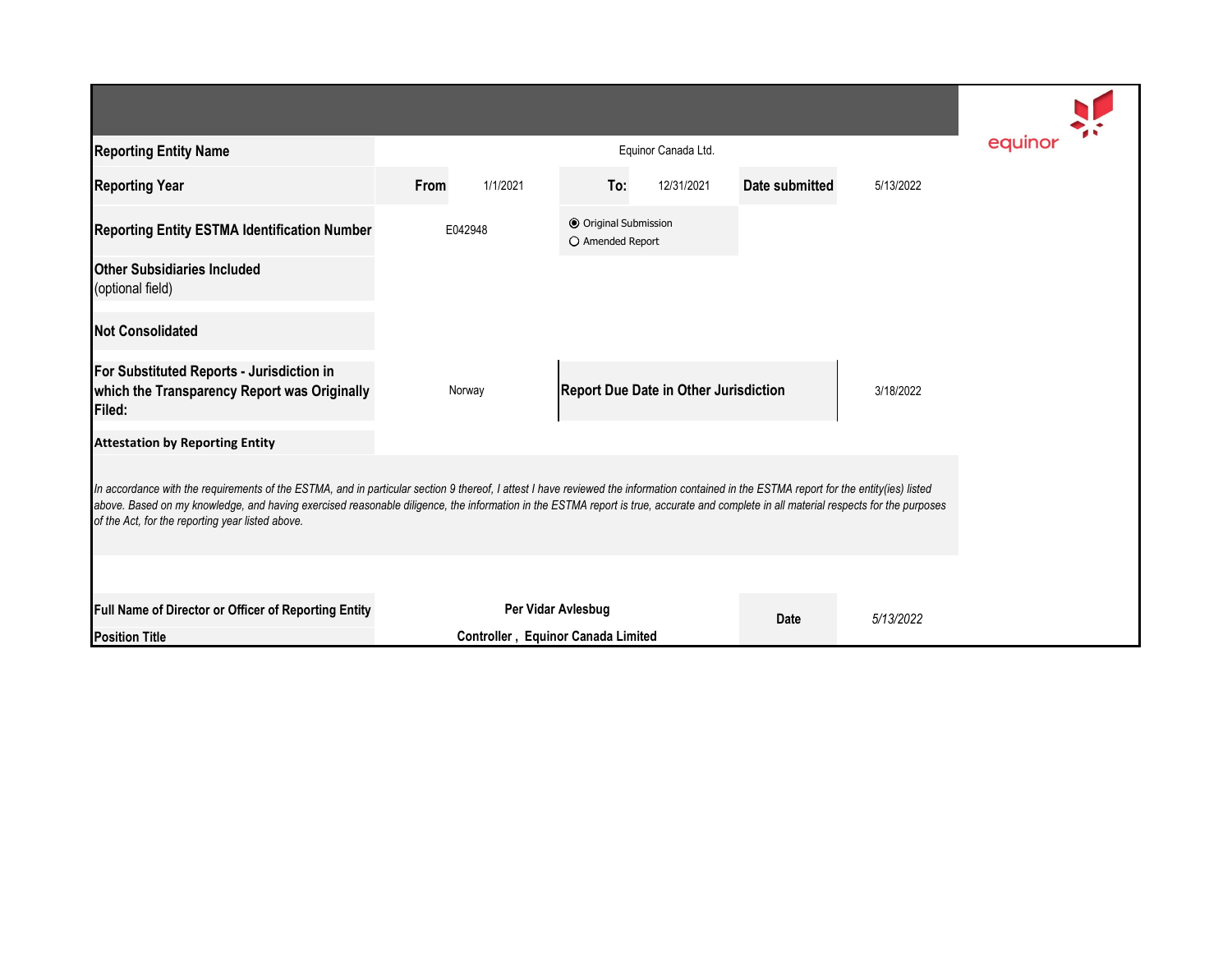| <b>Extractive Sector Transparency Measures Act - Annual Report</b>                                                                                             |                                                                                                                                                                                                                                                                                                                                                          |                                                                                 |                   |                                             |         |                                |                |                  |                                                  |                                      |                                                             |  |
|----------------------------------------------------------------------------------------------------------------------------------------------------------------|----------------------------------------------------------------------------------------------------------------------------------------------------------------------------------------------------------------------------------------------------------------------------------------------------------------------------------------------------------|---------------------------------------------------------------------------------|-------------------|---------------------------------------------|---------|--------------------------------|----------------|------------------|--------------------------------------------------|--------------------------------------|-------------------------------------------------------------|--|
| <b>Reporting Year</b><br><b>Reporting Entity Name</b><br><b>Reporting Entity ESTMA</b><br><b>Identification Number</b><br><b>Subsidiary Reporting Entities</b> | From:                                                                                                                                                                                                                                                                                                                                                    | 1/1/2021<br>Equinor Canada Ltd.<br>E042948                                      | To:<br>12/31/2021 | <b>Currency of the Report</b><br><b>USD</b> |         |                                |                |                  |                                                  |                                      |                                                             |  |
| (if necessary)                                                                                                                                                 | Payments by Payee (in USD)                                                                                                                                                                                                                                                                                                                               |                                                                                 |                   |                                             |         |                                |                |                  |                                                  |                                      |                                                             |  |
| <b>Country</b>                                                                                                                                                 | Payee Name <sup>1</sup>                                                                                                                                                                                                                                                                                                                                  | Departments, Agency,<br>etc within Payee that<br>Received Payments <sup>2</sup> | <b>Taxes</b>      | <b>Royalties</b>                            | Fees    | <b>Production Entitlements</b> | <b>Bonuses</b> | <b>Dividends</b> | Infrastructure<br>Improvement<br><b>Payments</b> | <b>Total Amount</b><br>paid to Payee | Notes <sup>34</sup>                                         |  |
| Canada -Newfoundland and Labrador                                                                                                                              | Canada-Newfoundland and<br>Labrador Offshore Petr. Board                                                                                                                                                                                                                                                                                                 |                                                                                 |                   |                                             | 488,659 |                                |                |                  |                                                  | 488,659                              | Paid by Hibernia Management and Development Company<br>Ltd. |  |
|                                                                                                                                                                |                                                                                                                                                                                                                                                                                                                                                          |                                                                                 |                   |                                             |         |                                |                |                  |                                                  |                                      |                                                             |  |
|                                                                                                                                                                |                                                                                                                                                                                                                                                                                                                                                          |                                                                                 |                   |                                             |         |                                |                |                  |                                                  |                                      |                                                             |  |
|                                                                                                                                                                |                                                                                                                                                                                                                                                                                                                                                          |                                                                                 |                   |                                             |         |                                |                |                  |                                                  |                                      |                                                             |  |
|                                                                                                                                                                |                                                                                                                                                                                                                                                                                                                                                          |                                                                                 |                   |                                             |         |                                |                |                  |                                                  |                                      |                                                             |  |
|                                                                                                                                                                |                                                                                                                                                                                                                                                                                                                                                          |                                                                                 |                   |                                             |         |                                |                |                  |                                                  |                                      |                                                             |  |
|                                                                                                                                                                |                                                                                                                                                                                                                                                                                                                                                          |                                                                                 |                   |                                             |         |                                |                |                  |                                                  |                                      |                                                             |  |
|                                                                                                                                                                |                                                                                                                                                                                                                                                                                                                                                          |                                                                                 |                   |                                             |         |                                |                |                  |                                                  |                                      |                                                             |  |
|                                                                                                                                                                |                                                                                                                                                                                                                                                                                                                                                          |                                                                                 |                   |                                             |         |                                |                |                  |                                                  |                                      |                                                             |  |
|                                                                                                                                                                |                                                                                                                                                                                                                                                                                                                                                          |                                                                                 |                   |                                             |         |                                |                |                  |                                                  |                                      |                                                             |  |
|                                                                                                                                                                |                                                                                                                                                                                                                                                                                                                                                          |                                                                                 |                   |                                             |         |                                |                |                  |                                                  |                                      |                                                             |  |
|                                                                                                                                                                |                                                                                                                                                                                                                                                                                                                                                          |                                                                                 |                   |                                             |         |                                |                |                  |                                                  |                                      |                                                             |  |
| <b>Additional Notes:</b>                                                                                                                                       | Addendum to substituted report<br>* Payments are converted to USD using 2020 average exchange rate (1 CAD = 0.76696 USD)<br>* Substitued Report can be found here: https://www.equinor.com/content/dam/statoil/documents/annual-reports/2020/equinor-2020-annual-report-and-form-20-f.pdf<br>or search "Annual Report and Form 20-F 2020" at equinor.com |                                                                                 |                   |                                             |         |                                |                |                  |                                                  |                                      |                                                             |  |